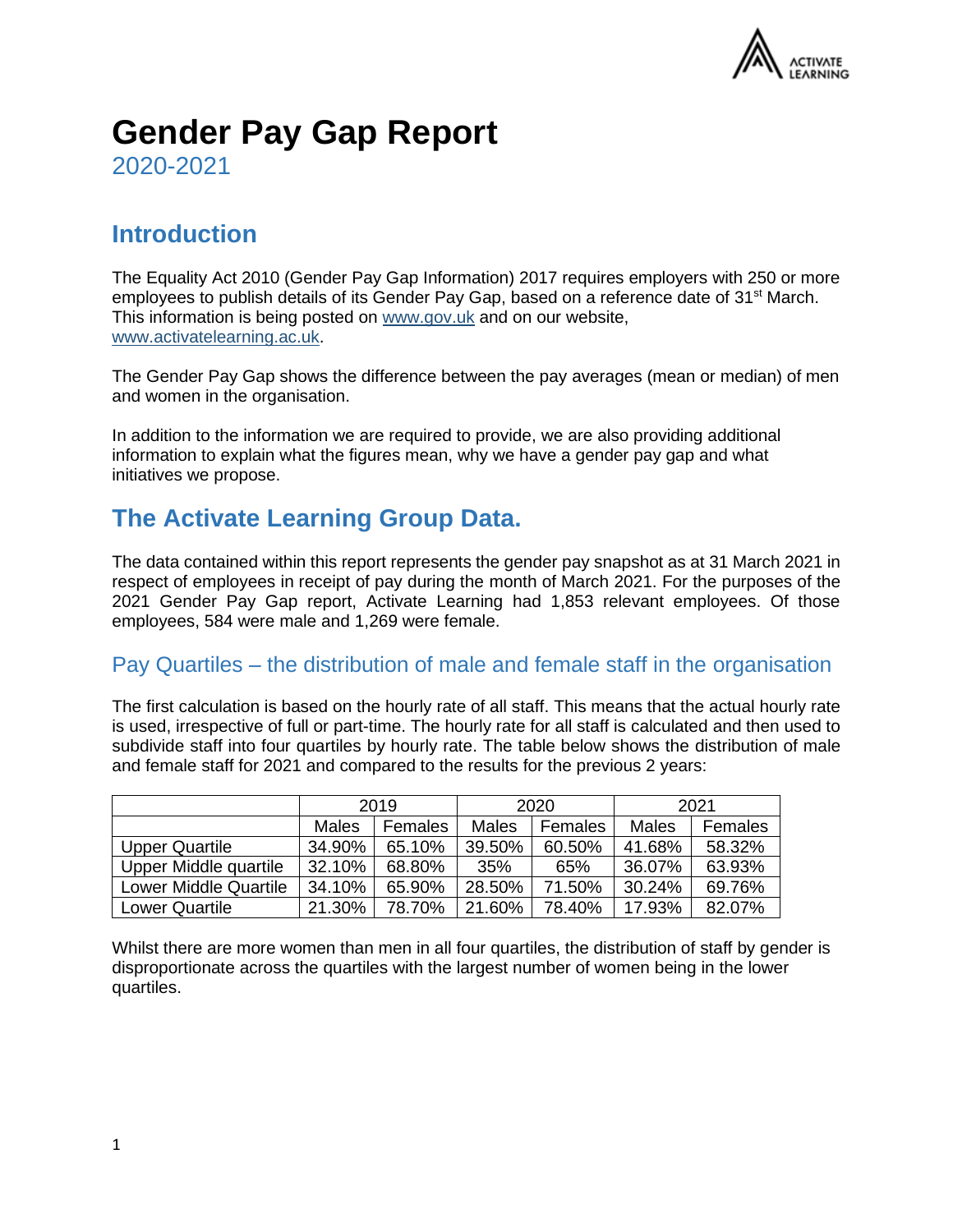

#### Mean Pay

The mean gender pay gap is the difference between the average (mean) gross hourly pay of male and female members of staff taken as a single group. The table below shows the Group mean pay gap for 2021 and compared to the results for the previous 2 years.

|                            | 2019  | 2020   | 2021  |
|----------------------------|-------|--------|-------|
| <b>Mean Gender Pay Gap</b> | 8.70% | 12.10% | 13.7% |

The mean gender pay gap represents an increase against the previous 2 years.

#### Median Pay

The median gender pay gap is the difference between the mid point (median) gross hourly pay of male and female members of staff taken as a single group. The Group median pay percentage difference is reported below for 2021 and compared to the previous 2 years.

|                       | 2019  | 2020   | 2021 |
|-----------------------|-------|--------|------|
| Median Gender Pay Gap | 6.60% | 11.60% | 78%  |

The median gender pay gap represents an increasing trend.



## Three-year trend in Gender Pay Gap

Both the mean and median gender pay gaps have shown an increase year on year. In 2020 the number of relevant employees increased significantly due to the mergers with the Guildford College Group and Bracknell and Wokingham College.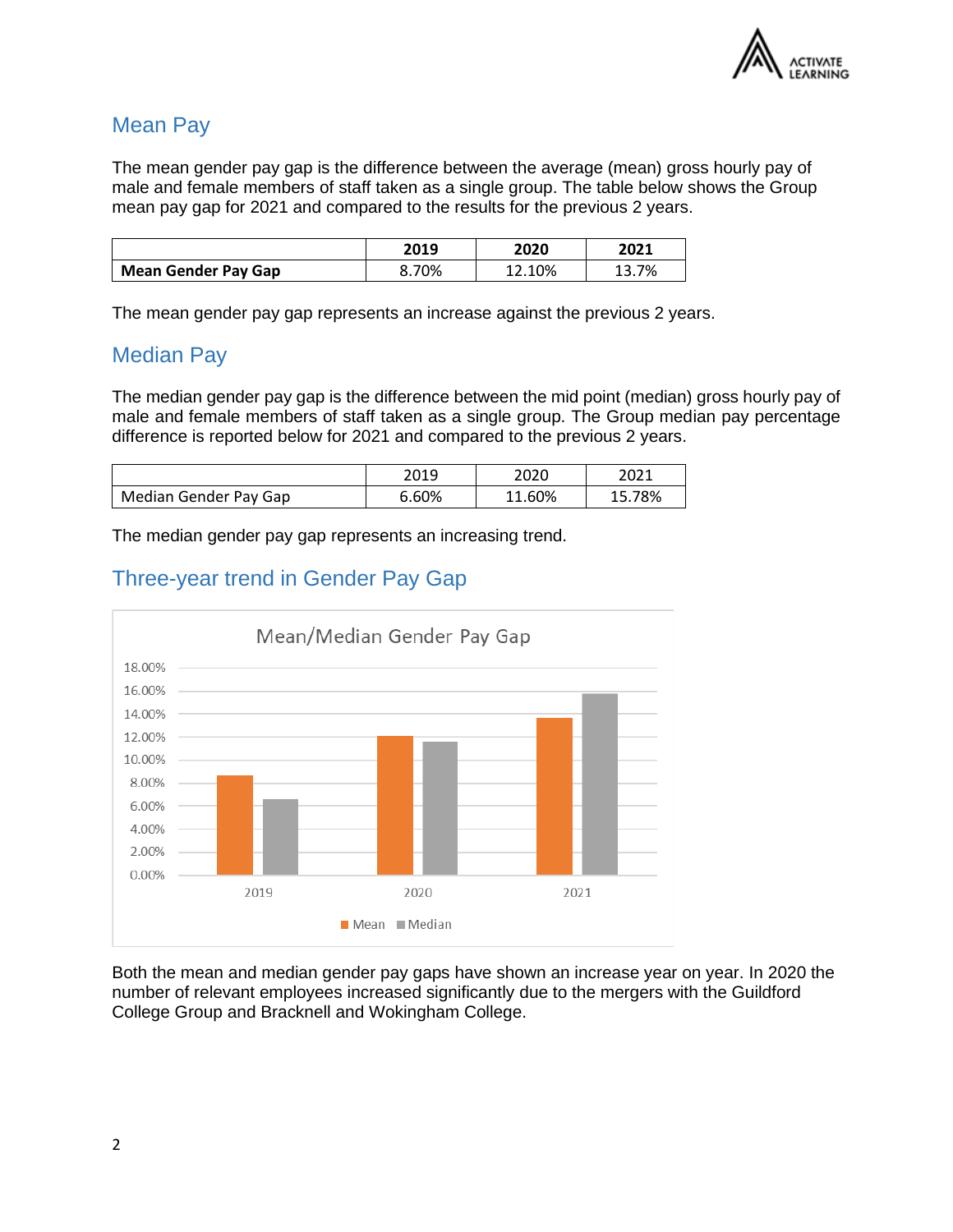

## Bonus Payments

A total of 38 employees received additional payments, which have been classified as bonus payments, in the year ending March 2021. Bonusses are defined as any payments related to profit sharing, productivity, performance, incentive and commission. Long service awards with a monetary value are also included. The mean and median bonus pay gap for 2021 is reported below and compared to the previous 2 years.

|                             | 2019   | 2020   | 2021   |
|-----------------------------|--------|--------|--------|
| Males receiving a Bonus     | 2.20%  | 3.40%  | 0.97%  |
| Females receiving a Bonus   | .50%   | 1.50%  | 1.08%  |
| Mean Bonus Gender Pay Gap   | 79.80% | 27.60% | 6.38%  |
| Median Bonus Gender Pay Gap | 88.60% | 50%    | 89.51% |

# **Commentary on the Gender Pay Gap**

The composition of the workforce for 2021 is 68.5% female and 31.5% male. This is comparable to 2020 when the composition of the workforce was 68.8% female and 31.2% male.

## Mean and Median Gender Pay gaps

Gender pay gaps exist across all industries and sectors and the reasons for them are complex.

According to the Office for National Statistics, the UK overall gender pay gap in 2021 was 15.4% (median) and 14.9% (mean) in favour of males. The education sector is cited as having the largest gender pay gap of any sector with 25.4% median and 17.6% mean for all employees in favour of males. Activate Learning has a mean gender pay gap of 13.7% and median gender pay gap of 15.78% in favour of males.

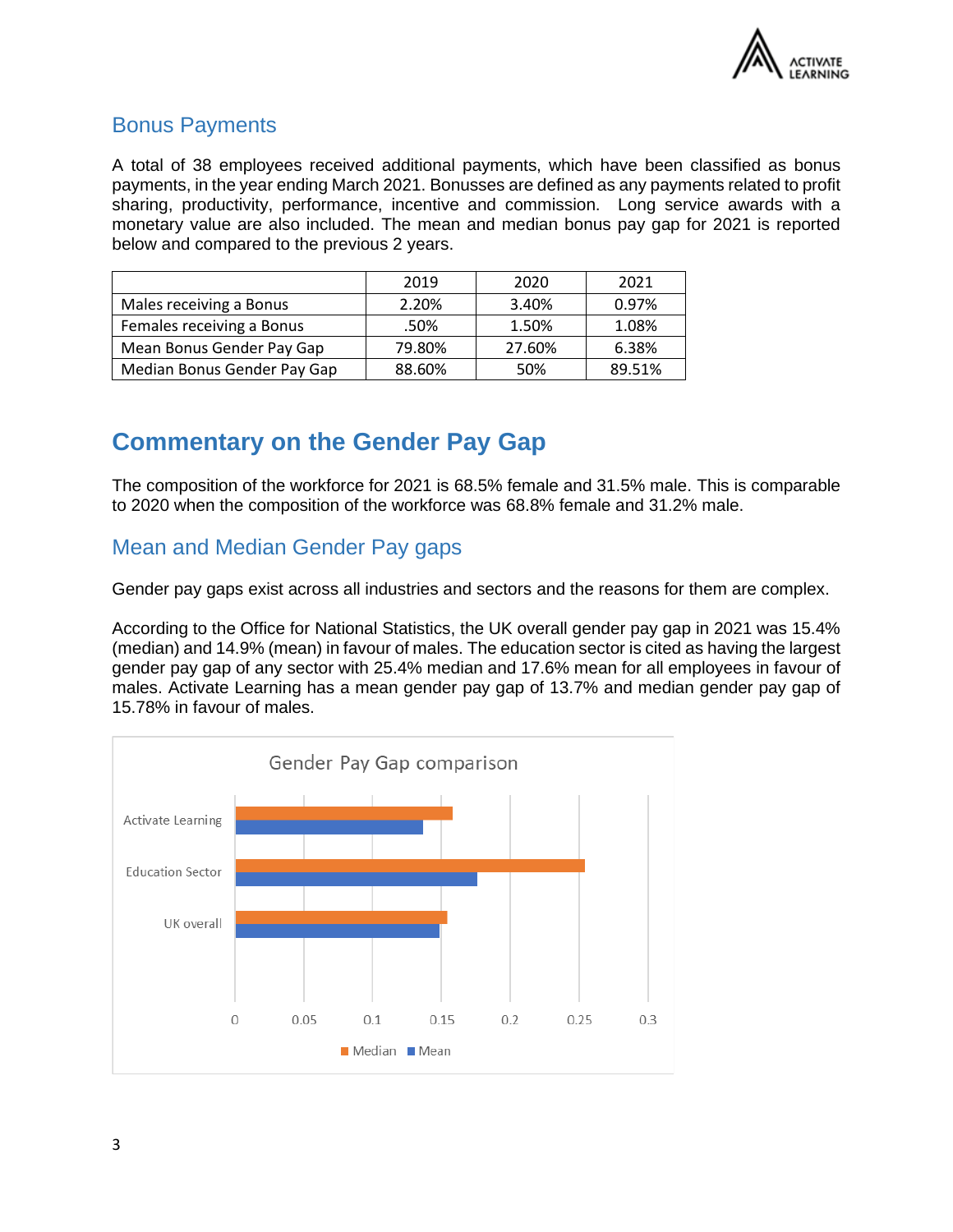

The comparison shows that the Activate Learning Group median is close to the national median gender pay gap and well below that of the education sector with the mean gender pay gap tracking below both the national and education sector averages.

The Activate Learning Gender Pay gap has shown an increase since 2020 and this is linked to the balance of female staff compared to male staff across the four pay bands. Whilst we have a greater proportion of female staff in the whole organisation, 76% of our workforce in the lower quartiles are female. This has increased since 2020.

This does not mean that the Group underpays its female staff. Activate Learning supports fair reward and recognition of all staff irrespective of gender. Female and Male staff receive equal pay for equal work. Roles of equal value are paid on the same grade with incremental scale points within the Group's grading structure. All eligible staff received a salary increment within the reporting period in line with the individual pay scales for their job roles in addition to a cost of living salary increase.

## Mean and Median Bonus Gender Pay gaps

A small number of staff at Activate Learning received bonus payments during the 12 months preceding the 31 March 2021, 1% of men and 1.1% of women.

Of people who were paid a bonus in 2021, men received, on average, a marginally higher bonus than women. This gives us a mean bonus gender pay gap of 6.38%, which demonstrates a considerable decrease compared to 2020.

The median gender bonus pay gap is 89.51% which means that the bonus for the person in the middle of the list of women employees is 89.51% lower than bonus of the person in the middle of the list of male employees.

#### Why is there a gender pay gap?

This relates to the different jobs that men and women currently do at Activate Learning. In 2021, 38% of female employees are in the two lower quartiles in comparison to 12% of males.

# **What is Activate Learning doing to further address this gap?**

#### Recruitment Practices

- We are constantly reviewing the role specifications to ensure that there is no unintended gender bias and wherever possible considering flexible working arrangements.
- Through our Applicant Tracking System, Vacancy Filler, the Talent Team are able to routinely monitor the shortlisting and hiring data to ensure that people are interviewed on the basis of their skills and ability to deliver in their role and not on the basis of any unconscious bias
- We are clearly and transparently promoting the flexible and family friendly benefits on offer.